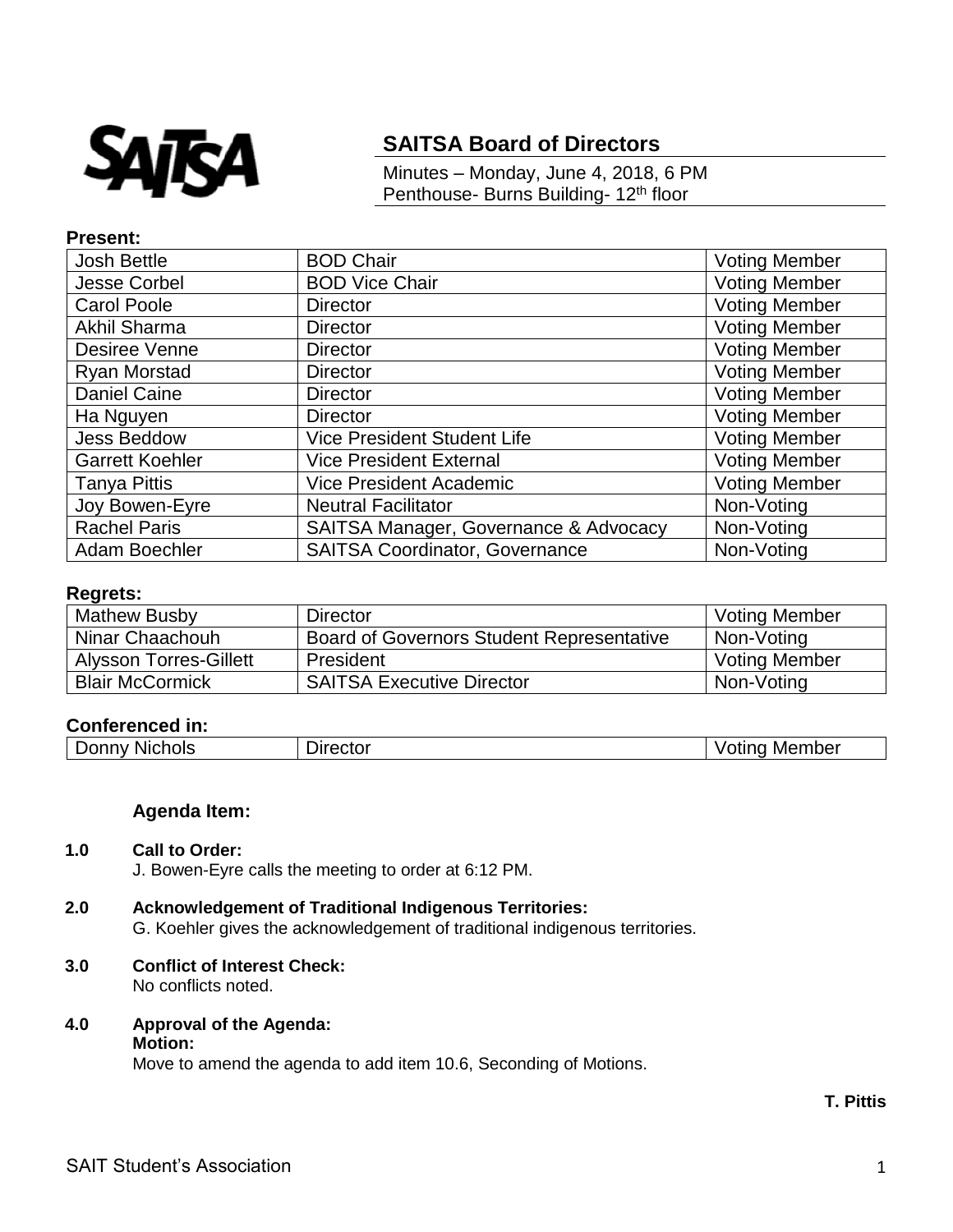**Carried**

#### **Motion:**

Move to approve the agenda as amended.

**C. Poole Carried**

# **5.0 Adoption of Minutes: 5.1 Regular Meeting of the Board from May 14, 2018.**

A. Boechler introduces a list of recommendations that were discussed at the May 14, 2018 Regular Meeting that were not included in the minutes as distributed. These recommendations were referred to in the motion for item 10.2 SAITSA Donation but were not listed or stated. Suggestion is that the recommendations are stated via an amendment to the meeting minutes from May 14.

The SAITSA Board of Directors approved the donation agreement in good faith with the provision that the following recommendations, if possible, would be incorporated into the final agreement:

- SAITSA President and SAIT Board Chair would be signatories on the document;
- Clarification on how the SAITSA Board of Directors will receive financial updates on the performance of the donation investment pre-construction;
- That SAITSA will maintain decision-making capacity over building-naming and room-naming rights;
- If, after two (2) years from the signing of the agreement, construction of a building has not yet commenced, that SAIT would return the donation to SAITSA plus earned interest;
	- $\circ$  That the donation investment is secure, meaning that regardless of the investment performance, that SAITSA will receive 100% of the original donation.

## **Motion:**

Move to approve the Regular Meeting Minutes from the May 14, 2018 as amended.

**J. Corbell Carried**

# **6.0 Individual Reports:**

**6.1 President**  No report submitted.

# **6.2 Vice President External**

Report as submitted.

# **6.3 Vice President Academic**

Report as submitted.

## **6.4 Vice President Student Life**

Report as submitted.

## **6.5 Board of Governors Student Representative**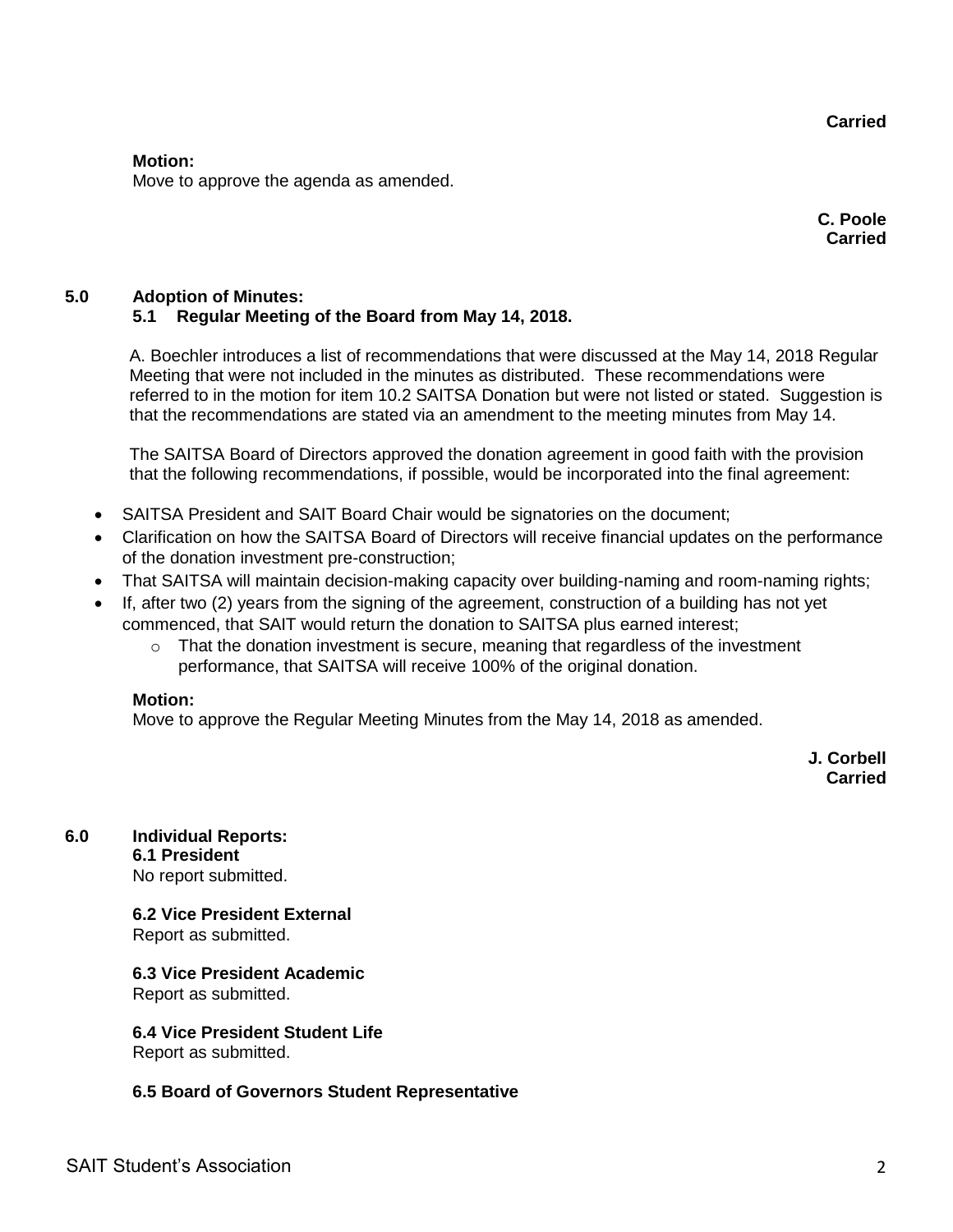Report as submitted.

## **6.6 Executive Director**

Report as submitted.

ACTION ITEM: That reports will be submitted to the Governance Coordinator by 3 PM on the Friday prior to any SAITSA BOD Regular Meeting.

## **7.0 Committee Reports:**

### **7.1 Campus Life Committee**

J. Beddow reports that the committee is looking to dissolve in the near future. Transitioning towards the Campus Activities Board (CAB). Meeting with stakeholders to discuss implementation. The CAB will look at alcohol alternative programming, later evening program, encouraging charity and volunteer work, and partnering with residence.

## **7.2 Finance Committee**

Has not met since the last meeting.

## **7.3 Governance Committee**

Have not met since the last meeting. Bylaw redraft has been sent to the lawyers for review, waiting on their reply.

## **7.4 Advocacy Committee**

No Update. The new Chair of the committee and Vice President External will be reaching out and scheduling a meeting in the near future.

## **7.5 Student Expansion Advisory Committee**

No report.

## **7.6 Strategic Plan Committee**

D. Venne reports that the Chair of the committee A. Torres Gillett is looking to dissolve the committee as the Strategic Plan is complete and was approved at the last meeting. The committee has fulfilled its mandate.

#### **Motion:**

Move to dissolve the Ad-Hoc Strategic Planning Committee as it has fulfilled its mandate.

**J. Beddow Carried** 

ACTION ITEM: For the Chair of the Advocacy Committee to update the SAITSA BOD in relation to whether the committee has fulfilled its mandate and should be dissolved or if it still has outstanding goals.

- **8.0 Action Items: No Action items**
- **9.0 Business Items: No Business items**
- **10.0 Information**/**Discussion: 10.1 SAITSA HQ Donation Update**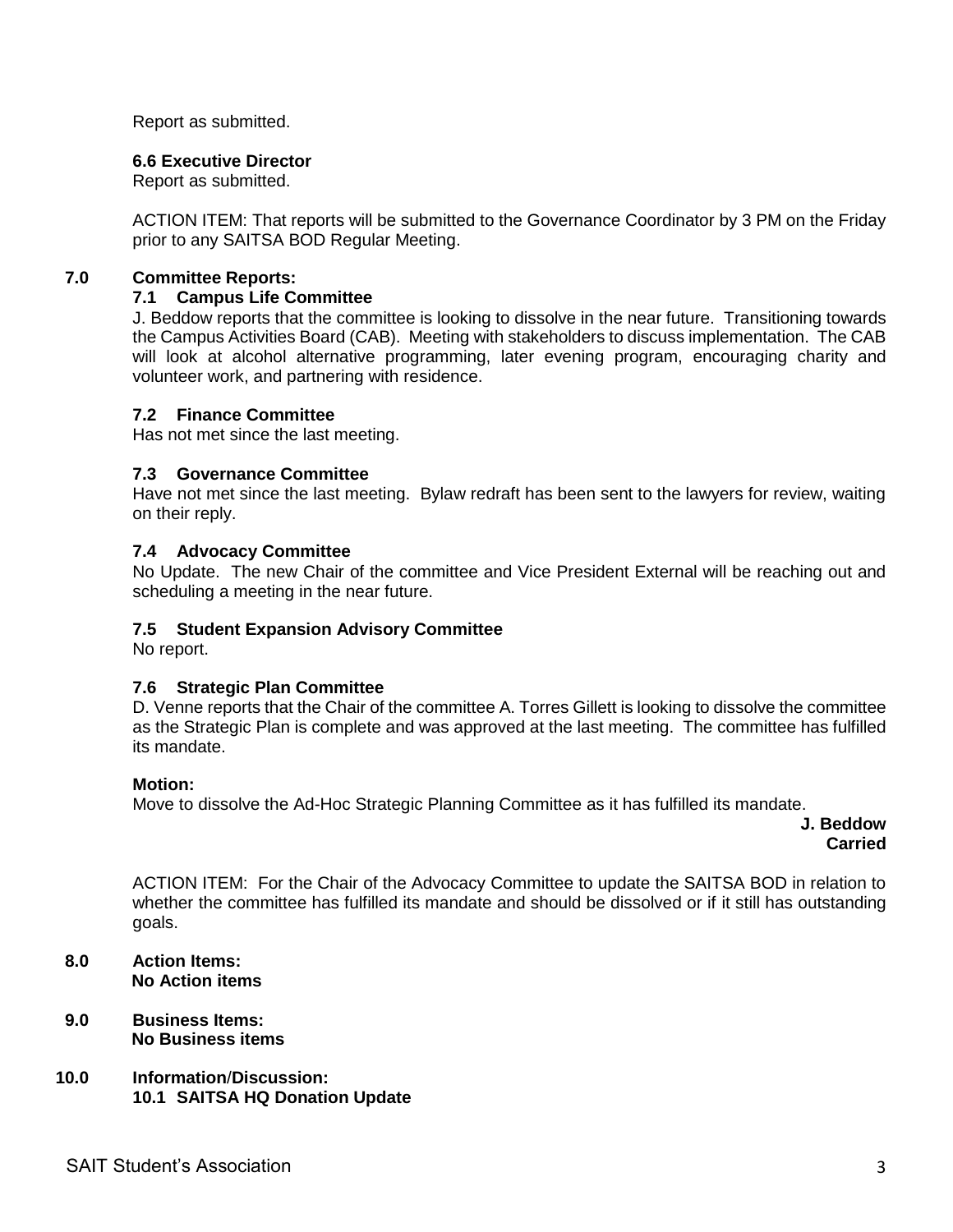Report as submitted by Executive Director.

# **10.2 Budget 2017-2018**

Report as submitted by Executive Director.

# **10.3 Bylaw Review Update**

R. Paris provides an update on the Bylaw review process. The committee has concluded the majority of the bylaw redraft and the new version has been sent to the lawyer for review. Moving forward, we are looking to register under the Alberta Societies Act.

# **10.4 Co-Curricular Record**

R. Paris reports that the process has concluded, many BOD members applied and received notation on their Co-Curricular Record for BOD related activities. R. Paris will be meeting with Erin Findlay to debrief as well as participating in a focus group with other validators on June 20, 2018.

## **10.5 Marketing and Rebrand**

Report as submitted by the Executive Director.

# **10.6 Seconding of Motions**

T. Pittis inquired if the BOD would be open to once again seconding motions at BOD meetings. She is under the impression that this will increase the efficiency of the BOD. The BOD is friendly to the motion in relation to amendments and business items.

## **Motion:**

Move to have seconding as part of amendments and new business items for SAITSA BOD Meetings.

**T. Pittis Carried**

#### **10.7 In-Camera Motion:** Move to go in Camera @ 8:05 PM.

**J. Bettle / A. Sharma Carried**

J. Bowen-Eyre neutral facilitator is asked by the BOD Chair J. Bettle to remain in the In-Camera session. R. Paris and A. Boechler leave the room.

# **Motion:**

Move to go out of Camera @ 8:48 PM.

**J. Beddow / D. Venne Carried**

# **Motion:**

Move that the Board of Directors direct the Executive Director to provide a detailed report outlining the Gift Agreement to SAIT that includes:

- A copy of the final legal document
- A report that outlines:
	- o History, purpose and budget for the building;
	- o Financial status of the Restricted Student Association Building Fund;